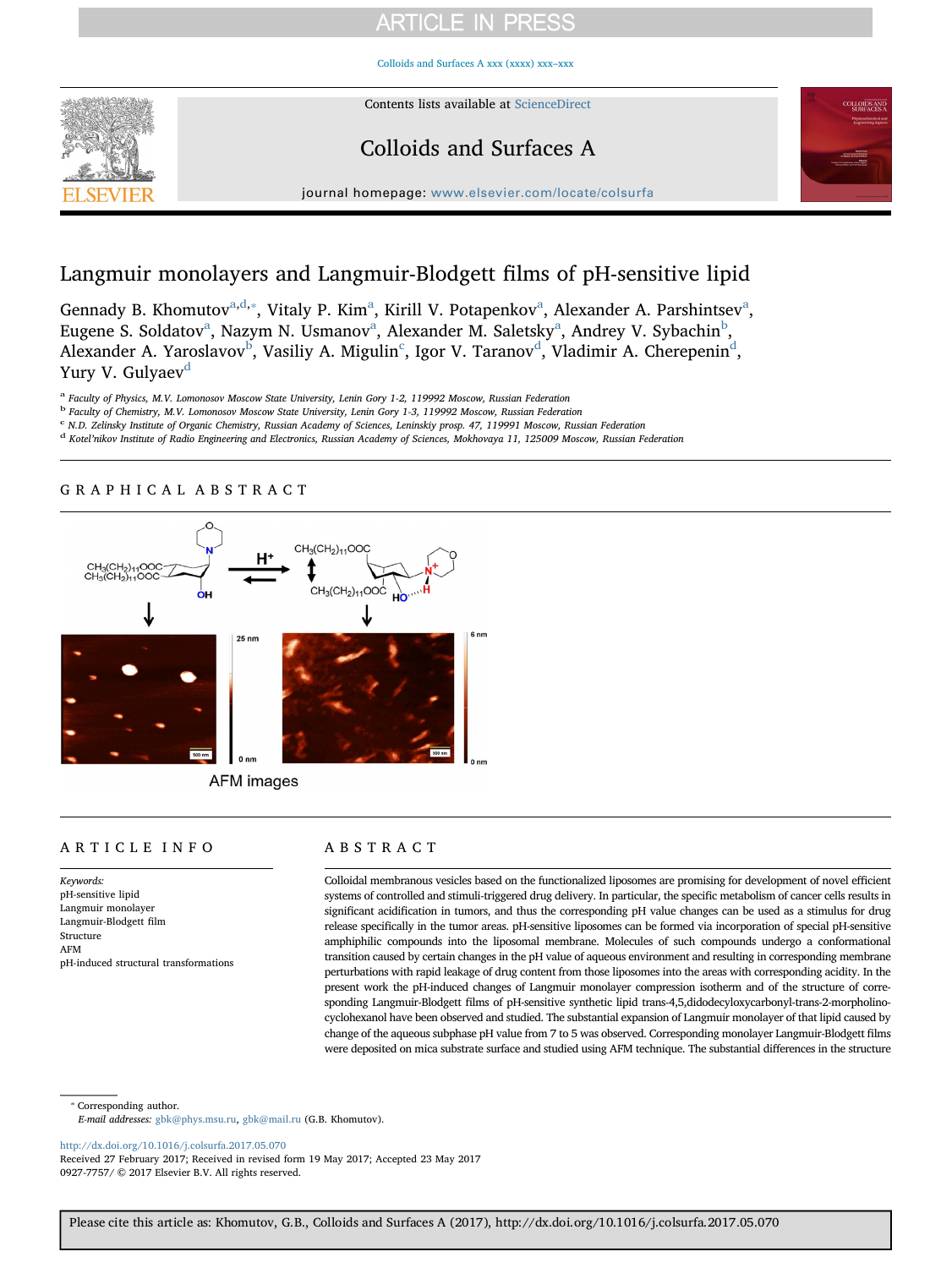of Langmuir-Blodgett films deposited at pH values 7 and 5 were found. The observed effects directly demonstrate the pH-induced structural transformations in organized condensed planar molecular systems formed by pH-sensitive lipid molecules which underlie the pH-sensitivity of corresponding liposomal bilayer membranes containing such lipids.

#### 1. Introduction

Colloidal aqueous systems of various nature including liposomes, polymeric micelles, polymeric vesicles and capsules, dendrimers and composite particles are currently actively studied as potential means for capsulation and controlled drug delivery. [\[1](#page-4-0)–5]. Due to the biocompatibility and relative ease of preparation the colloidal bilayer membranous vesicles – liposomes are now actively used in bio-medical studies and pharmacological developments of advanced drug carriers [\[2,6\].](#page-4-1) The main unresolved challenging problem in that field now is creation of novel efficient stimuli-triggered drug delivery systems that can deliver the encapsulated substances on-demand in response to external physical and/or chemical stimuli. The external physical stimuli can include thermal, electromagnetic, light, magnetic, electric, ultrasound effects [7–[10\]](#page-4-2). Chemical stimuli are currently used in pH-responsive, redox-responsive and enzyme-responsive drug delivery systems [7–[10\]](#page-4-2). Different tissues and cellular compartments have different pH values in various physiological states what makes the pH value a suitable stimulus for controlled drug release in a number of drug therapy approaches. In particular, the specific metabolism of cancer cells (dominance of aerobic glycolysis) results in significant acidification in tumors, and thus the pH value changes can be used as a stimulus for drug release specifically in the tumor areas. To date a number of pH-sensitive compounds were used for development of pH-responsive colloidal drug carriers [\[11](#page-4-3)–13].

pH-sensitive liposomes can be formed via incorporation of special pH-sensitive amphiphilic compounds into the liposomal membrane. Molecules of such compounds can undergo a conformational transition caused by protonation under certain changes in the pH value of aqueous environment and resulting in corresponding membrane perturbations with rapid leakage of drug content from those liposomes into areas with corresponding acidity [14–[16\].](#page-4-4)

Because liposomes are colloid particles the direct studies of pH-induced structural transformations in situ in their bilayer membranous matrix containing pH-sensitive lipids are rather problematic. However, related effects in interfacial monolayer systems of the same molecular composition and organization can be studied readily using Langmuir monolayer technique and Langmuir-Blodgett (LB) films [\[17,18\].](#page-4-5) The structure and properties of compressed lipid Langmuir monolayer in its condensed state correspond most closely to the lipid matrix properties in bilayer membrane [\[19\]](#page-4-6).

The aim of the present work was direct visualization and study of pHinduced changes of structure and properties of planar model systems – Langmuir monolayer and corresponding LB films formed by pH-sensitive synthetic lipid trans-4,5-di(dodecyloxycarbonyl)-trans-2-morpholinocyclohexanol (MOCH-flipid) previously used for preparation of pH-responsive liposomes [\[14](#page-4-4)–16]. That lipid molecule contains the trans-2-morpholinocyclohexanol conformational switch which enables a substantial conformational change in the molecule upon amine group protonation at pH values below 5.5 resulting in corresponding changes of the liposomal

<span id="page-1-0"></span>

2-morpholinocyclohexanol (MOCH-flipid).

membrane structure and increase in permeability for a number of encapsulated compounds including anticancer drug methotrexate [\[15,16\]](#page-4-7). For the first time the Langmuir monolayer of that lipid was obtained and substantial expansion of the monolayer caused by the change of the aqueous subphase pH value from 7 to 5 was observed. The substantial differences in the structure of corresponding Langmuir-Blodgett films deposited at pH values 7 and 5 were found using atomic force microscopy (AFM) technique. The observed effects directly demonstrate the pH-induced structural transformations in organized condensed planar systems formed by pH-sensitive lipid molecules which underlie the pH-sensitivity of corresponding liposomal bilayer membranes containing such lipids.

#### 2. Material and methods

Milli-Q integral water purification system for ultrapure water was used to produce water with an average resistivity of 18 MΩ-cm for all experiments. The pH-sensitive lipid MOCH-flipid was synthesized as described in Refs [\[14,15\].](#page-4-4) The structural scheme of the molecule of that lipid is shown on [Fig. 1.](#page-1-0)

The formation of Langmuir monolayers of pH-sensitive MOCH-flipid and deposition of corresponding Langmuir–Blodgett films were carried out with the use of KSV-Nima LB Trough Medium KN 1003 device at ambient conditions (room temperature about 24 °C). Langmuir monolayer of MOCHflipid was formed by the dropwise deposition of solution of that lipid in chloroform (concentration  $5 \times 10^{-4}$  M) onto the surface of aqueous subphase with definite pH value. To maintain the desired pH value the 1 mM buffer solution of TRIS (pH = 7) and  $10^{-2}$  M acetate buffer solution  $(pH = 5)$  were used. After 10 min necessary for chlorophorm evaporation and uniform distribution of lipid molecules onto the aqueous subphase surface the compression isotherm (the dependence of surface pressure value on the monolayer area) was measured with the moving barrier speed 5 mm/min. LB film samples for AFM measurements were prepared by Langmuir monolayer transfer onto the freshly prepared mica substrate surface using conventional Langmuir-Blodgett vertical substrate lifting method with the substrate rate 5 mm/min. Because we were interested in the study of monolayer structure in the condensed state the deposition of LB films was carried out at surface pressure value 40 mN/m. The monolayer transfer ratio was very high (about 1) which is characteristic for deposition of amine-containing amphiphile LB films onto the mica substrates. Some details of our experiments with Langmuir monolayers and LB films can be also found in our previous related publications [\[20\]](#page-4-8).

The structure of LB films deposited onto the atomically flat mica substrate surfaces was studied by the AFM technique using Solver P47 SPM MDT device (NT-MDT, Russian Federation) in tapping and contact AFM imaging modes. Images were measured in air at ambient temperature (24 °C) and were highly stable and reproducible. The tips were used with total curvature radius about 10 nm. The reproducible topographic images with more resolved structural details were obtained in the contact mode of operation.

#### 3. Results and discussion

#### <span id="page-1-1"></span>3.1. PH-induced changes in Langmuir monolayer of pH-sensitive lipid

We have found that MOCH-flipid forms stable Langmuir monolayer at the air/aqueous phase interface. Such amphiphilic compound previously was used as a pH-sensitive functional component of the liposomal membrane to obtain the dependence of permeability of such membranes on the pH value of the aqueous liposome suspension. Decreasing the pH value of the suspension below a certain value ( $pH = 5.5$ ) caused a significant in-Fig. 1. The structural scheme of pH-sensitive lipid trans-4,5,didodecyloxycarbonyl-trans- crease of liposomal membrane permeability to model compounds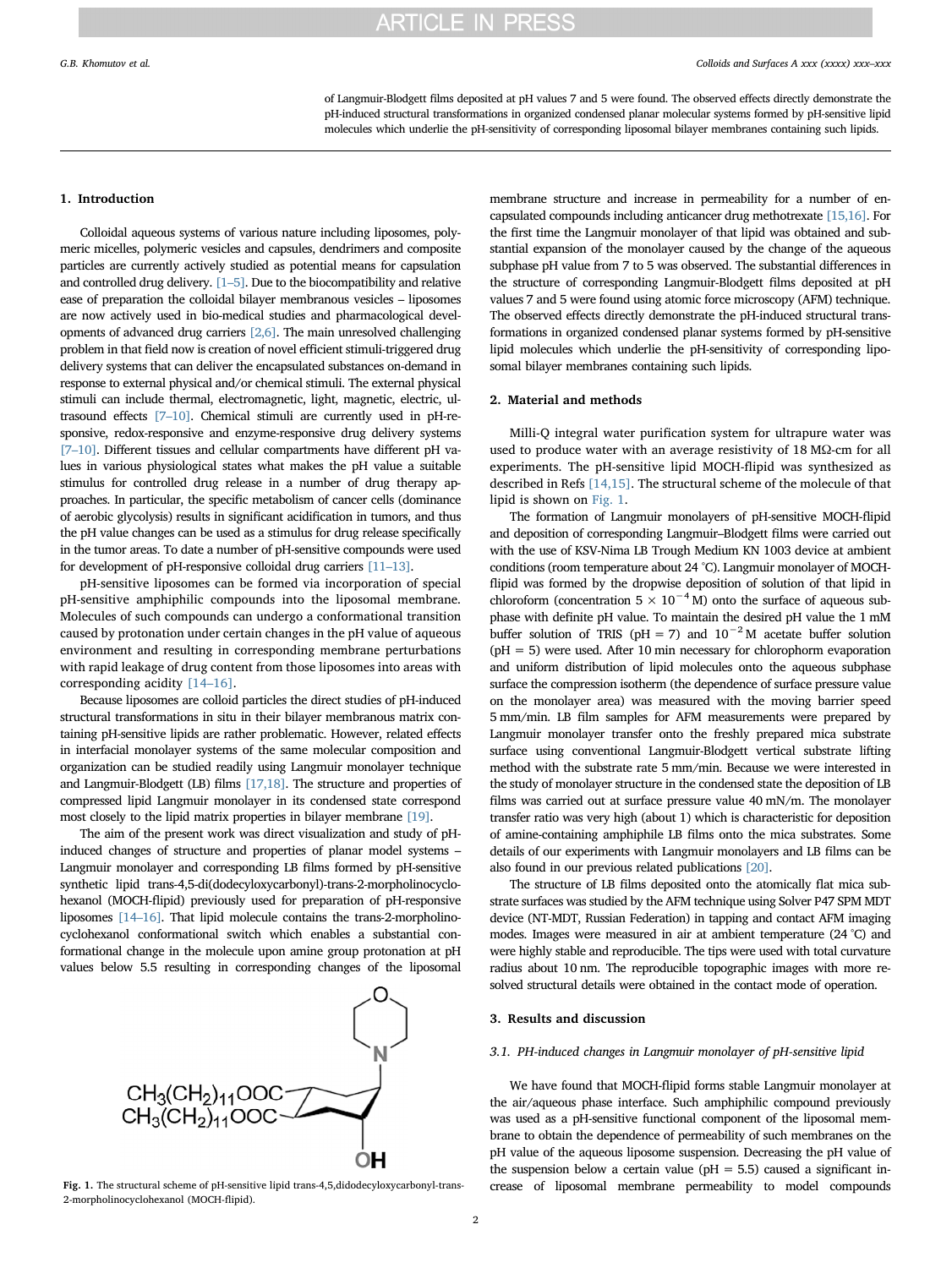(fluorescent dye, 8-aminonaphthalene-1,3,6-trisulfonic acid and a quencher, p-xylene-bis-pyridinium bromide) and anionic anticancer drug methotrexate [\[15,16\].](#page-4-7) This effect was attributed to the conformation change of the lipid molecule at low pH values with spatial reorganization representing the substantial increase in separation of alkyl chains caused by the protonation of the nitrogen atom in the amino group and formation of intramolecular hydrogen bond [\[14,15\]](#page-4-4), as shown schematically in [Fig. 2.](#page-2-0)

We have studied pH-induced changes in the compression isotherm of Langmuir monolayer of MOCH-flipid. For this purpose, Langmuir monolayers of MOCH-flipid were formed on water subphases with pH values above and below the characteristic pH value corresponding to the pK of the amino group of the molecule MOCH-flipid ( $~ 5.5-6.0$  [\[14\]](#page-4-4)). It was found that the characteristic compression isotherm changes of MOCH-flipid Langmuir monolayer occurred at the aqueous phase pH values from 5 to 6.5 and the maximum difference between the monolayer compression isotherms was observed when monolayers were formed on subphases with pH values 5.0 and below, and 6.5 and above, correspondingly. The aqueous subphase in the experiments with different pH values was a TRIS buffer solution ( $pH = 6.0$  or higher) and acetate buffer ( $pH = 5.5$  or lower). In the special experiments it was found that the presence of the 10 mM buffer in an aqueous subphase did not cause noticeable changes in the compression isotherm of MOCH-flipid at corresponding pH. At pH values of the aqueous phase below 5.5 the amino groups of MOCH-flipid molecules in Langmuir monolayer become predominantly protonated with molecule conformation different from the "unprotonated" conformation at  $pH = 7.0$ (as shown on [Fig. 2](#page-2-0)) causing a corresponding effect of the "expansion" of the monolayer at lower pH values, as it is shown schematically on [Fig. 3](#page-3-0) and experimentally on [Fig. 4.](#page-3-1)

Typical experimental compression isotherms of MOCH-flipid Langmuir monolayer measured at aqueous subphase pH values 5.0 and 7.0 are shown on [Fig. 4](#page-3-1). As it is seen from the compression isotherm on [Fig. 4](#page-3-1) at pH value 7 (unprotonated electroneutral monolayer) the monolayer area per molecule at the monolayer collapse (~55 Å $^2$ /molecule) corresponds to that value for conventional electroneutral zwitterionic lipids with two hydrocarbon chains [\[21\]](#page-4-9).

It follows from [Fig. 4](#page-3-1) that the decrease in the aqueous phase pH value from  $pH = 7$  to  $pH = 5$  actually leads to a substantial "expansion" of the Langmuir monolayer of MOCH-flipid with corresponding shift of the compression isotherms to the higher values of monolayer area per molecule. Quantitatively, such pH-induced increase in the monolayer area per molecule in a close-packed Langmuir monolayer of MOCH-flipid in condensed liquid phase at the surface pressure values of about 30–40 mN/m is about 25%. It is known that the increase in surface charge and/or surface potential of Langmuir monolayer resulting in the increase of electrostatic surface energy can cause an increase of surface pressure value (decrease of surface tension) resulting in corresponding "expansion" of the monolayer. The increase in positive surface charge of MOCH-flipid Langmuir monolayer due to the protonation of its amino groups can also contribute to the observed effect of pH-induced monolayer expansion. For Langmuir monolayer of simple monoalkyl amine amphiphilic molecule stearylamine (octadecylamine) the monolayer area per molecule in the compressed monolayer state (at about 30 mN/m) is ∼20 Å<sup>2</sup>/molecule in unprotonated state at  $pH = 10$ , and change of  $pH$  value of the aqueous subphase from  $pH = 10$  to  $pH = 5$  resulted in compressed octadecylamine monolayer

expansion of about 10% caused by protonation of amino groups and monolayer surface charging [\[22\]](#page-4-10).

Molecules of dialkyl monoamine pH-sensitive lipid MOCH-flipid have two hydrocarbon chains and occupy more than twice the area in a closepacked compressed Langmuir monolayer as compared with the monoalkyl molecules of octadecylamine. Thus, surface charge density of positively charged protonated amino groups in compressed close-packed Langmuir monolayer of MOCH-flipid can not exceed half the surface density of charged amino groups in compressed octadecylamine Langmuir monolayer and the effect of monolayer expansion due to the interfacial electrostatic interactions must be correspondingly less for pH-sensitive dialkyl lipid. Thus, the observed substantial pH-induced increase in the area of Langmuir monolayer of MOCH-flipid was due, apparently, mainly the effect of pHinduced conformational changes of such lipid molecules. This effect of pHinduced changes of thermodynamic parameter (surface pressure) of organized monomolecular system of pH-sensitive lipid molecules caused by a change in conformation of the molecules is observed first and is directly related to the pH-induced structural rearrangements in a liposome membrane containing such pH-sensitive molecules.

#### 3.2. PH-induced changes in Langmuir-Blodgett film of pH-sensitive lipid

The data presented in Section [3.1](#page-1-1). indicate to significant pH-induced changes of the conformational state of pH sensitive lipid molecules resulting in corresponding changes of the characteristics of their Langmuir monolayer as a whole. Therefore, one can expect a significant difference in the structure of the compressed Langmuir monolayers of pH-sensitive lipid and in corresponding LB films and bilayer membranes at appropriate different pH values of the aqueous medium. With the aim of direct visualization of such differences we have studied experimentally the pH-induced changes in the structure of monolayer LB films of MOCH-flipid molecules deposited at aqueous subphase pH values 7 and 5 on atomically flat solid mica substrates. Characteristic topographical AFM images of such monolayer LB films are presented on [Figs. 5 and 6](#page-3-2). [Fig. 5](#page-3-2) shows a topographic analysis of monolayer LB film of unprotonated MOCH-flipid deposited on the surface of mica substrate at aqueous subphase  $pH = 7.0$  and the surface pressure value 40 mN/m.

[Fig. 5](#page-3-2) shows that a regular quasi-spherical and ellipsoidal structures with diameter of about 200–300 nm and height of 20–30 nm are present in the structure of such LB film. Such structures, apparently, are the result of 2D/3D transitions in a monomolecular film with collective molecular processes of formation of supramolecular structures depending on the nature of the amphiphile and the Langmuir monolayer state (compression degree). Thus, in particular, so-called surface micelles are known which can be formed under certain conditions in Langmuir monolayers of amphiphilic compounds with appropriate molecular structure [\[23,24\].](#page-4-11) The 2D/3D transition processes in monolayers can lead to the formation of non-planar structures and are directly related to the collapse processes in Langmuir monolayers [\[21\].](#page-4-9)

[Fig. 6](#page-3-3) demonstrates characteristic height topographic image of monolayer LB film of protonated MOCH-flipid deposited on the surface of mica substrate at aqueous subphase  $pH = 5.0$  and the surface pressure value 40 mN/m.

[Fig. 7](#page-4-12) shows the line profiles corresponding to the dotted lines a and b on topographic image on [Fig. 6](#page-3-3).

<span id="page-2-0"></span>

Fig. 2. Schematic representation of the pH-induced conformational transition in the molecule of MOCH-flipid caused by the protonation of the nitrogen atom in the amino group.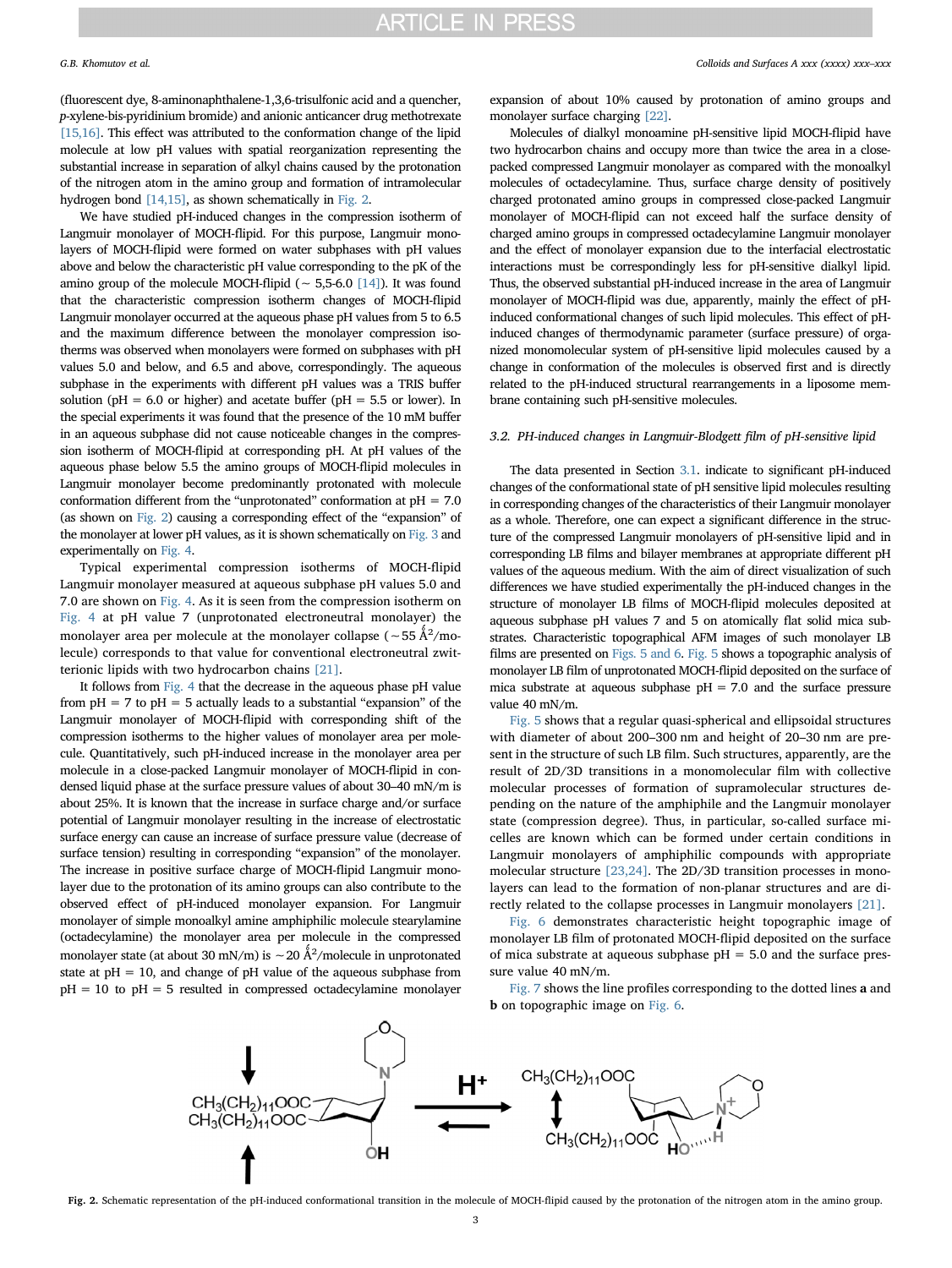<span id="page-3-0"></span>

Fig. 3. Schematic representation of Langmuir monolayer of MOCH-flipid molecules with different pH-dependent conformations. a: Aqueous subphase pH = 7; b: Aqueous subphase pH = 5.

<span id="page-3-1"></span>

Fig. 4. Typical compression isotherms of MOCH-flipid Langmuir monolayer measured at aqueous subphase pH values 7.0 and 5.0. Aqueous subphase contained 1 mM buffer TRIS (pH = 7.0) and  $10^{-2}$  M acetate buffer solution (pH = 5).

<span id="page-3-3"></span>

Fig. 6. Height topographic image of monolayer LB film of MOCH-flipid deposited on the surface of mica substrate at aqueous subphase pH = 5.0 and the surface pressure value 40 mN/m. Image was obtained by AFM technique in contact mode of operation at ambient conditions.

<span id="page-3-2"></span>

Fig. 5. Typical AFM topographic images of monolayer LB film of MOCH-flipid deposited on the surface of mica substrate at aqueous subphase pH = 7.0 and surface pressure 40 mN/m. The topographic images a and b are different in scale. c: line profile (dotted line in a). Images were obtained by AFM technique in a contact mode of operation at ambient conditions.